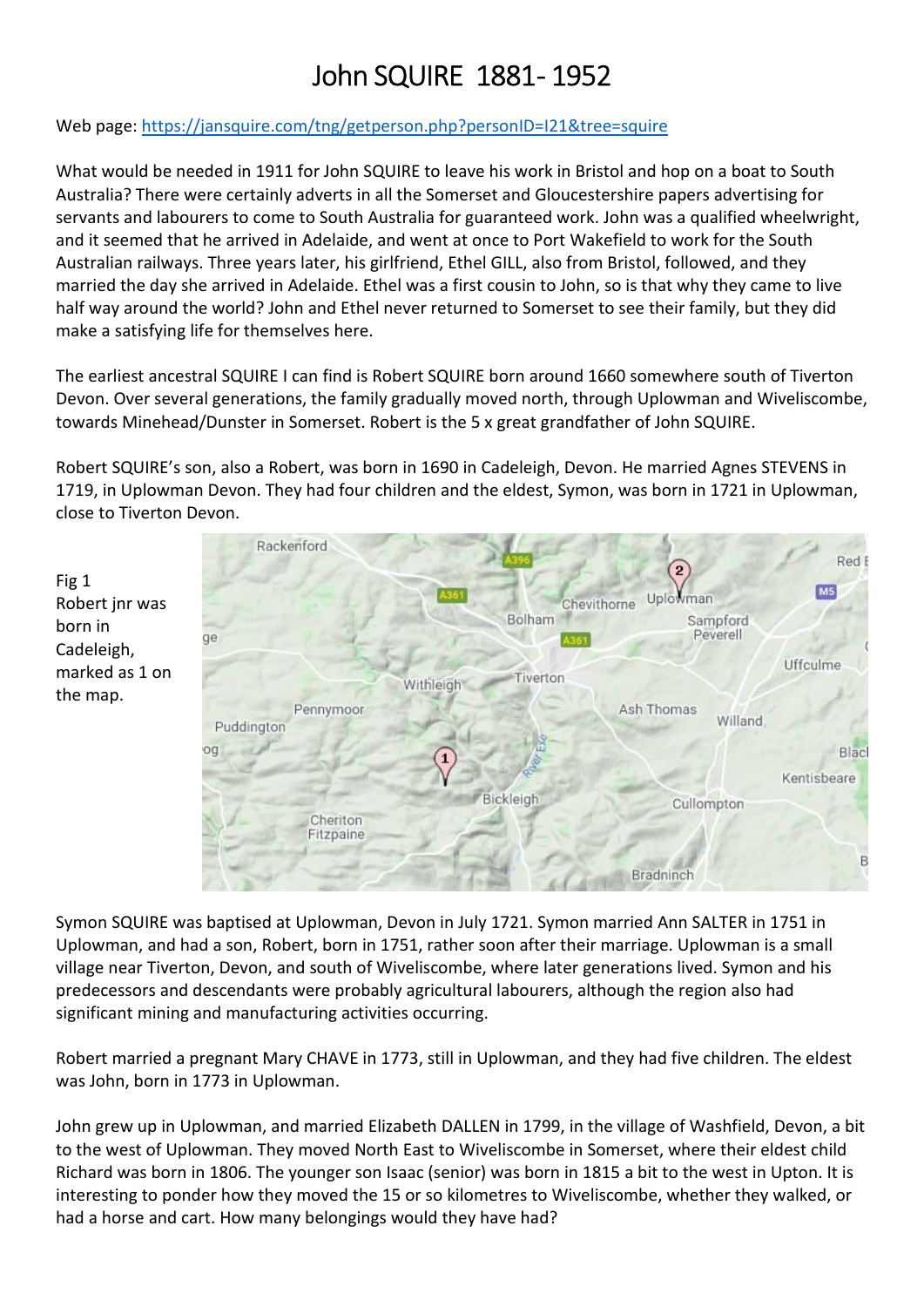Fig. 1 - Map showing the location of Uplowman (1), south of Wiveliscombe, Somerset, where the Squire family lived for a considerable time.



The SQUIRE family were in Wiveliscombe from about 1805 till 1886, when they moved even further north, to Alcombe, near Dunster. Isaac senior was born in 1815 in Wiveliscombe, and married Mary REDWOOD in 1838. They stayed close to Wiveliscombe while children were being born. However, Mary died in 1853 and Isaac married again in 1859, to Elizabeth HODGE. There seem to be two more children, but it is unclear whether they were born before or after this marriage. They had moved a bit further south, to Dulverton, where their last child was born. There were nine children to Isaac, the fifth being Isaac SQUIRE junior, born in 1846.

Isaac junior married Emily GILL, beginning a multi generation connection between the GILL and SQUIRE families. Emily had left her home in Alcombe to work as a servant in a nearby rectory at Exton, and married Isaac in 1877. Emily's mother Mary died in 1886, so Isaac, Emily and family moved to Alcombe to support her father, James GILL. Emily and her brother William GILL had grown up nearby, before William moved to Bristol to marry and raise his family. His children included Ethel, soon to follow cousin John (Isaac and Emily's third child) to Adelaide in South Australia. I was fortunate to visit Alcombe in 2003 and in 2007, and took photographs of Isaac and Emily's house, Staunton Cottage (see below).

Isaac and Emily had five children, and had the SMITH family as neighbours. When Charlie SMITH's mum died quite young, Isaac and Emily fostered young Charlie for a few years while his dad looked after a very disabled sibling.

Fig. 2 – Staunton Cottage, taken when I visited in 2007. The rear extension was added long after Isaac and Emily lived here.

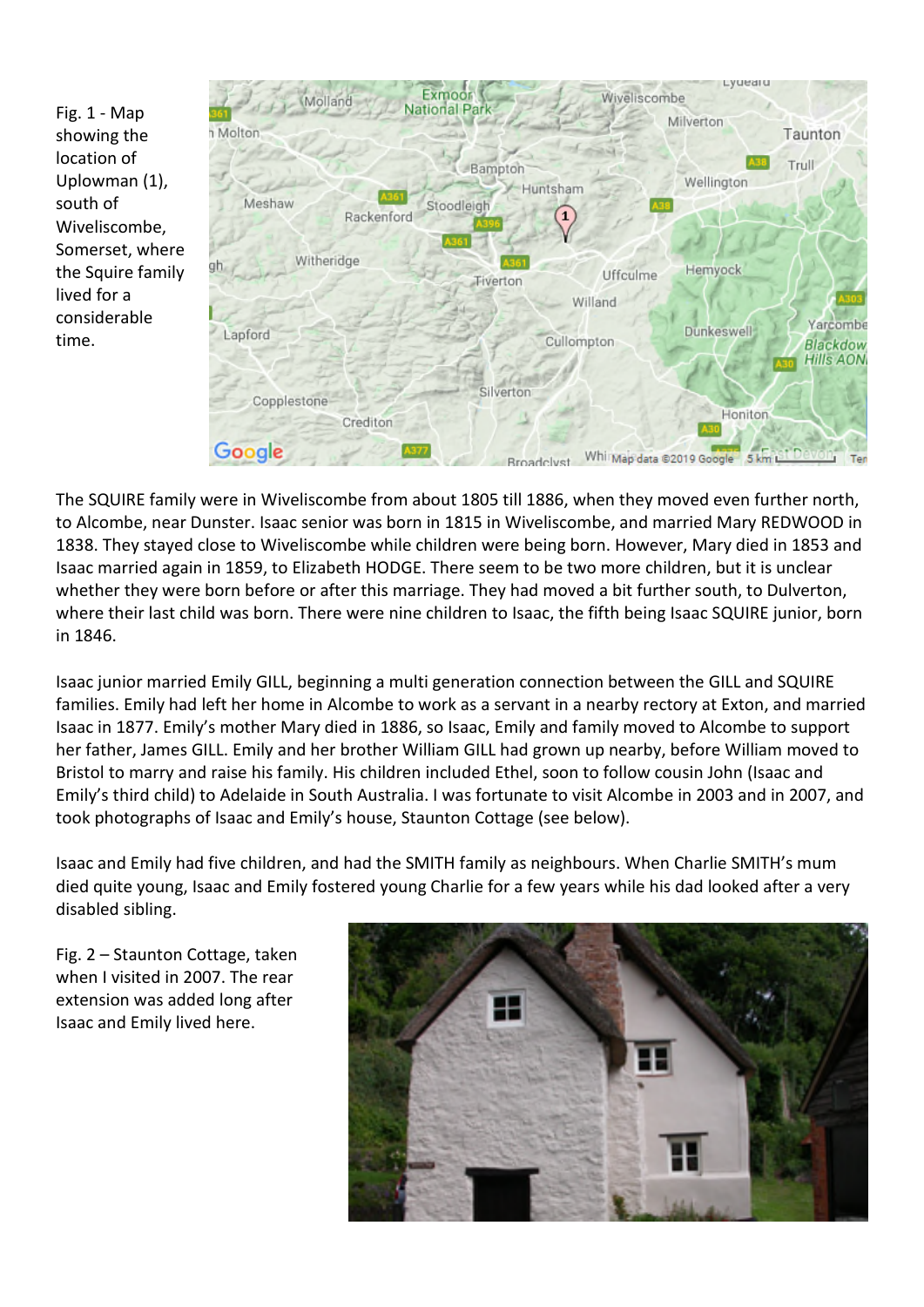John SQUIRE was the third child of Isaac and Emily SQUIRE, born at Alcombe in 1881, on the Dunster Castle estate, and by the 1901 census, he was described as a coach builder. In 1911, he was living in Bristol as a boarder, still listed as a coach builder. He departed London in September 1911, on the ship *Athenic*, bound for Port Hobart. He clearly disembarked in Port Adelaide, and seems to have made his way quite quickly to Port Wakefield, where he worked for the South Australian Railways.

Ethel GILL, at almost 30 years of age, left London in September 1914 on the ship *Orsova*, alighting in Adelaide. John met Ethel at Port Adelaide on her arrival, so that must have taken some planning. Once John and Ethel married (the day she arrived in Adelaide), they settled into Port Wakefield life, living at 16 Edward Street with their only child Ken, born 1917. The house looks like it should be condemned, and it seems that no-one is living there. But at least it still stands, and I have a recent photograph. John appears to have become a blacksmith, identified as such in the Sands and Mac directories, and both John and Ethel were involved in their local Methodist Church. John may also have been the local undertaker for a while, because of several notices in local newspapers (accessed from Trove).

Interestingly, one of the witnesses to John and Ethel's marriage was Maude RANN, soon to marry Edwin RUNDLE, and the mother of Connie RUNDLE, who married Ken SQUIRE in June 1944. I suspect Maud was a person roped in by the Port Adelaide Methodist Church church minister to be a witness, but she must have remained lifelong friends to Ethel and John.

I have found mention of John SQUIRE in local papers. In the Wooroora Producer, a Balaklava newspaper, dated 27 May 1937, John and Ken are mentioned in news about a recent Literary Society meeting.

At the Literary meeting held in the Methodist Hall on Monday night, May 17th, Mr John Squire presided, and the following officers-nominated at the annual meeting-were elected: president-R Jones; vice-president-Dr E Brotchie; hon. secretary and treasurer-R Stone; assistant secretary-Miss E Liebich; general committee-above officers, together with Mrs Jones, Misses G Moore and D Peck, and Mr Ken Squire.

Reference was made to the valuable services rendered by the retiring president (J Squire), the secretary (G Tippett) and other officers during the year, and a minute of appreciation was recorded. Impromptu readings completed a very enjoyable and profitable evening.

We can also see that John was the local undertaker for a time, and he had alsobeen listed as a blacksmith. It was likely he would no longer have been employed by the Railways at this time. This notice was in The Advertiser (Adelaide), dated 13 April 1934.

Mr.  $OHSE = THE$ FRIENDS of the late respectfully **JULIUS C. DOHSE are**  $in$ formed that his Funeral will leave his late Residence, Edward street, Port Wakefield, on eRIDAY a' 2 p.m., for the Port Wakefield Cemetery. JOHN SQUIRE, Undertaker. Port Wakefield. Phone 55.

John retired around 1941, and moved to Torrensville, Adelaide, where they bought a house in Stephens Avenue. Sadly, my grandmother Ethel, died in April 1943, before I was born. However, Ken carried on the name as an only child, and married Constance (Connie) RUNDLE in 1944. It is understood that Ethel SQUIRE and Maude RUNDLE contrived to introduce Ken and Connie, and the partnership was formed. There are anecdotal stories that Ken was 'a bit of a lad' in his youth, but he certainly settled down after marriage.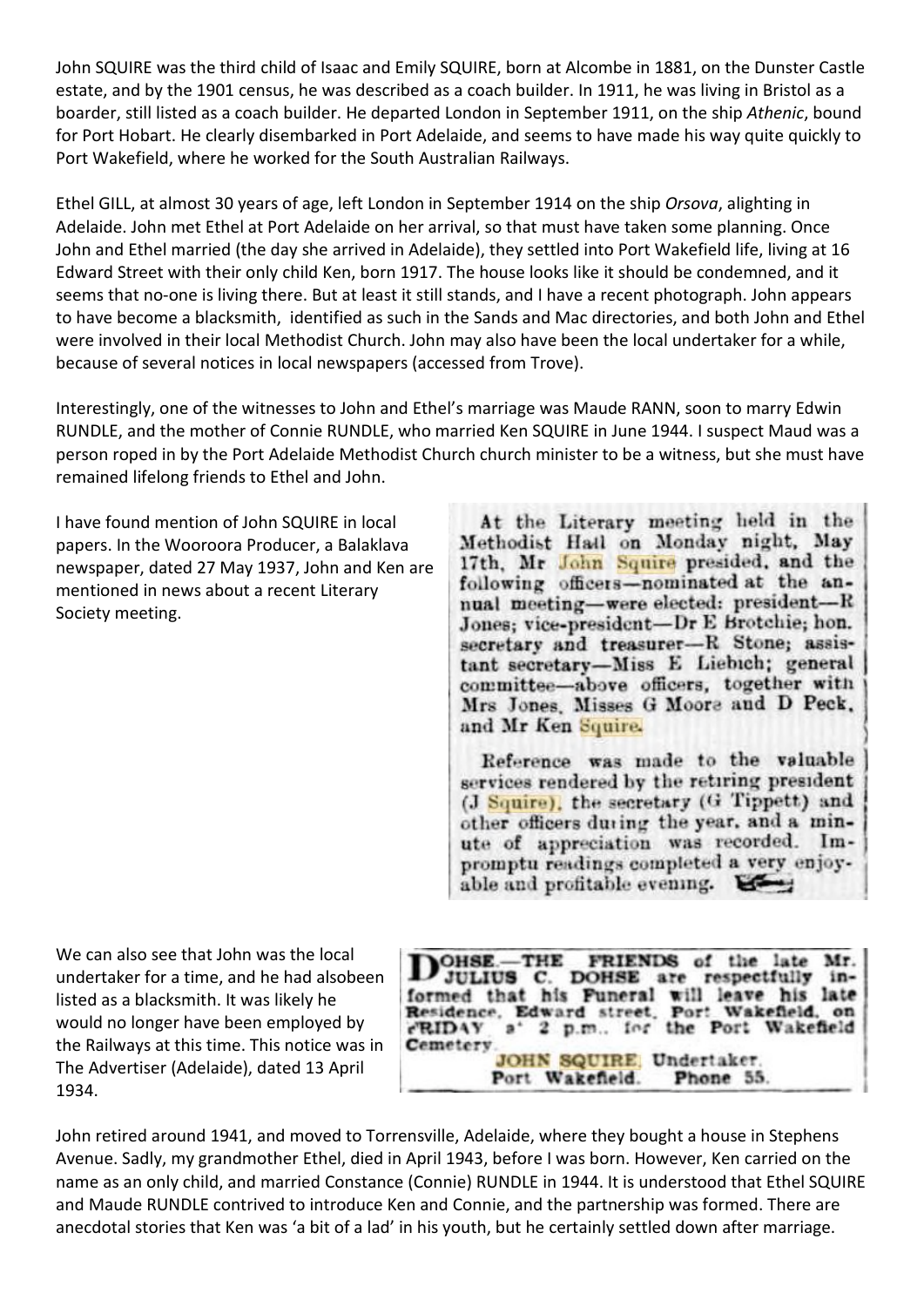Ken trained as a fitter and turner, but he quickly started studying and became an Accountant (AASA) by about 1950. He worked freelance in the fifties, building a number of houses, including two that we lived in. From about 1956, Ken worked as the Administrator for the Congregational Church in South Australia. He was a lay preacher, and instrumental in setting up Aged Care homes under the banner of the Congregational Church. These included Rose Park, Clayton and Maitland Congregational Homes for the Aged.

There are plenty of other SQUIRE families in Adelaide, but I have not yet found any connection to any of them. I have started a project to explore this further, and continue work on this infrequently.

Ken and Connie (nee RUNDLE) lived with John SQUIRE till he died in his sleep in 1952, unfortunately on brother Jeff's birthday. As a five and a half year old, I remember that morning well. Ken and Connie brought three children into this world, Graham in 1946, (later to morph into Jan), Jeff in 1949, and Val in 1956. There followed six grandchildren and five great grandchildren (as at January 2020).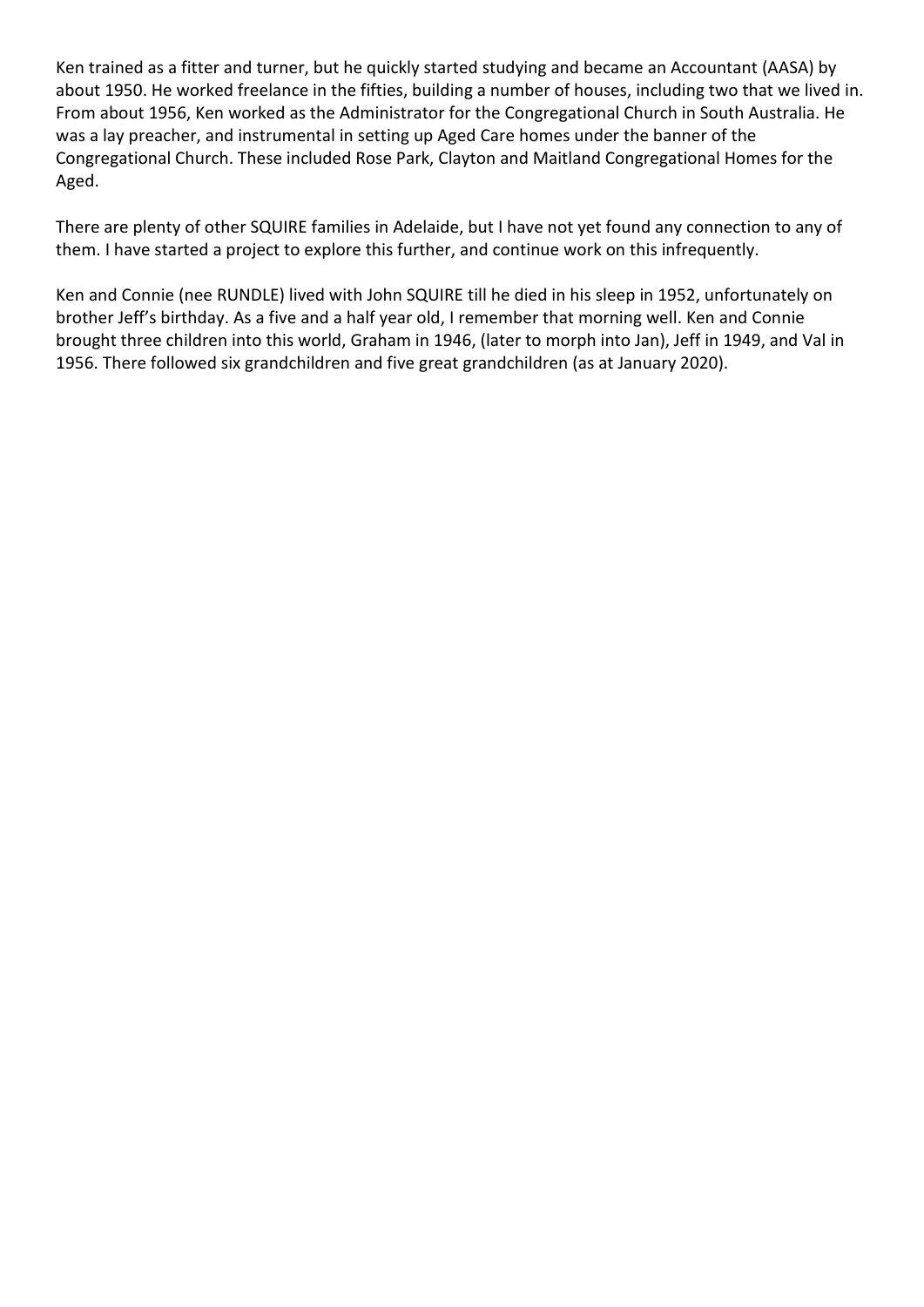## Emily GILL 1851 - 1939

Emily GILL married Isaac SQUIRE (junior) in 1877, and were the parents of John SQUIRE, the South Australian immigrant. She probably was born at Staunton Cottage, Alcombe, Somerset, where her parents James and Mary GILL (nee CRAZE) lived on the Dunster Castle Estate. Emily grew up in Alcombe, and at age 19 years (1871 census), was working as a servant in the Rectory, Exton, Somerset. This was around 8 miles from Wiveliscombe where Isaac SQUIRE grew up, and I think a 2 hour walk would have been within the range that people would have routinely walked in the nineteenth century. They obviously met, courted, and married six years later.



Emily's earliest ancestor I can identify was John GILL, born around 1755. He married Joan HAWKES in 1799, in Exton, so there was a family link to the town that Emily found work in, some ninety years later. John and Joan had three children, the second being William, born in 1781 at Selworthy, Somerset. Selworthy was around 4 miles west of Minehead, and north of Exton. John was probably a farm labourer, so was likely moving around to find work.

William GILL married Mary WATTS in 1805 in Dunster. They had eight children, all born in Alcombe, two miles north west of Dunster, and close to Minehead. They probably lived in Marshfield Road, as Wally GILSON showed me some GILL houses in this street in 2007. Their fifth child was James GILL, born in 1811 in Alcombe, Somerset. James was a twin, and followed another pair of twins eighteen months earlier.

James GILL married Mary CRAZE in 1835 at the parish church in Dunster. James and Mary had nine children,the fifth being William GILL born 1845, and the seventh was our Emily GILL born 1851. William is important because his daughter Ethel, later married one of Emily's children, John SQUIRE.

Emily GILL was born in Staunton Cottage in Alcombe in 1851, and married Isaac SQUIRE in 1877 in Exton. She must have regarded this parish highly, for she married here rather than at her birth parish at Dunster. In the 1881 census, Emily is recorded with two children in Hemyock, in Devon, but without Isaac. When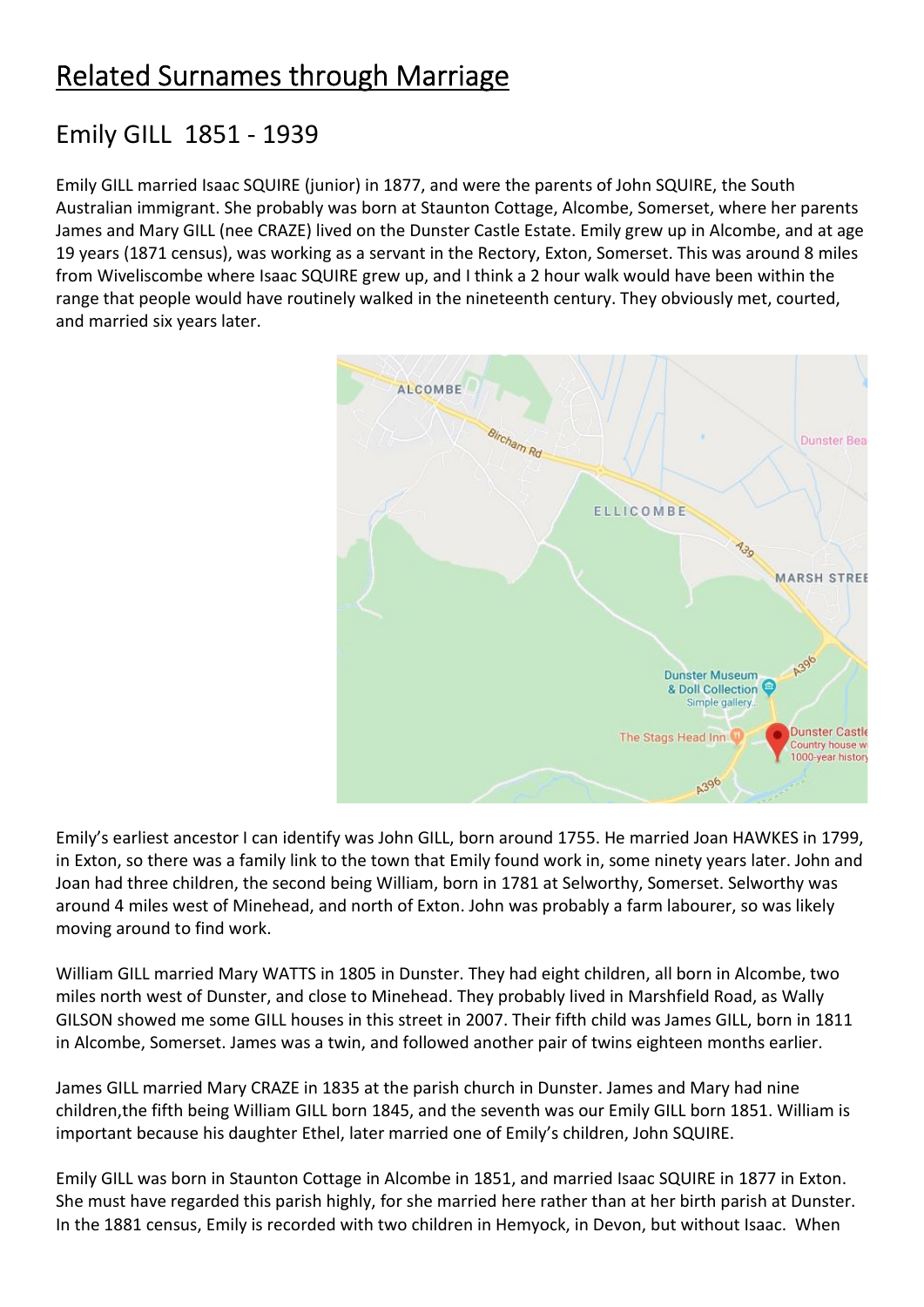Emily's mother died in 1886, the family moved back to Staunton Cottage to support her father James GILL. They stayed here till Isaac died in 1924, after which Emily moved to Lynmouth to be with her daughter Lottie.

The story continues in the SQUIRE narrative, above.

## Mary REDWOOD

Mary REDWOOD was John SQUIRE's grandmother. She married Isaac SQUIRE senior in 1838 in Wiveliscombe Somerset. They probably met in Wiveliscombe where they married, as Mary was born well to the south in 1807, and Isaac to the west. Mary's grandfather was Robert REDWOOD, born around 1755 in Devon, where he married a different Mary before 1779. Their son John REDWOOD was born that year.

John married Ann COLLARD in Huntsham Devon, in 1804, and had three children including Mary REDWOOD, born 1807 in Hockworthy Devon. John probably had brought his family to Wiveliscombe before Mary married Isaac, as he is living with them in the 1841 census.

The story continues in the SQUIRE narrative, above.

## Elizabeth SCADDING

Elizabeth SCADDING was John SQUIRE's great grandmother. She was born in 1779, in Farway Devon, which is some 25 km east of Exeter. She had moved nearer to Exeter when she married John SQUIRE at the curiously named Clyst St Lawrence in 1801. John and Elizabeth had two children, Richard in Wiveliscombe, and Isaac in Upton Somerset in 1815.

The story continues in the SQUIRE narrative, above.

## Mary CHAVE

Mary CHAVE was John SQUIRE's great great grandmother. She was born in 1752 in Uplowman, to a family who had spent generations here. She married Robert SQUIRE in 1773 and they brought up eight children here. In fact, the SQUIRE family were also long-term residents here.

Mary's earliest ancestor I can find is her grandfather John CHAVE, also born in Uplowman. John was born in 1677, and married Elizabeth CULME in 1703, in, you guessed it, Uplowman Devon. They had seven children, the sixth being Samuel CHAVE, born in 1715.

Samuel married Ann PODGER in 1748, still in Uplowman. They had nine children, and their second child is Mary CHAVE, born 1752. Mary married Robert SQUIRE in 1773, in Uplowman, and together they raised eight children. The eldest was John SQUIRE, born in 1773, in Uplowman.

The story continues in the SQUIRE narrative, above.

## Ann SALTER

Ann SALTER was the great x3 grandmother of John SQUIRE. She was born around 1725, and married Symon SQUIRE in 1751 in Tiverton. There are too many possibilities to be sure of her birth details or how many children they had, but their son Robert SQUIRE was born in 1751. Robert married Mary CHAVE.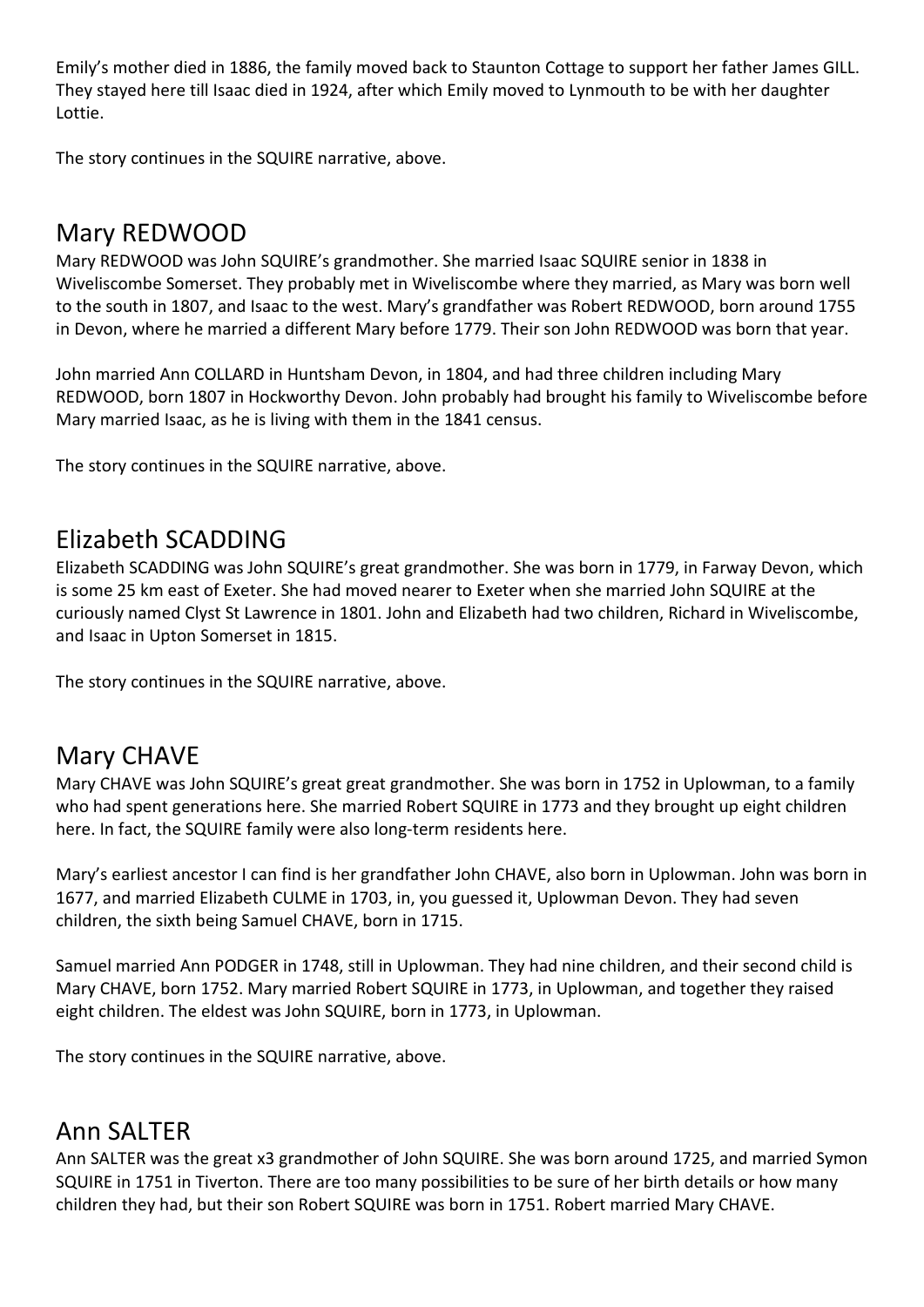The story continues in the SQUIRE narrative, above.

## Agnes STEVENS

Agnes STEVENS was the great x4 grandmother of John SQUIRE. She may have been born in Stogumber in 1697, but the only possible record differs in important aspects. She married Robert SQUIRE in 1719.

The story continues in the SQUIRE narrative, above.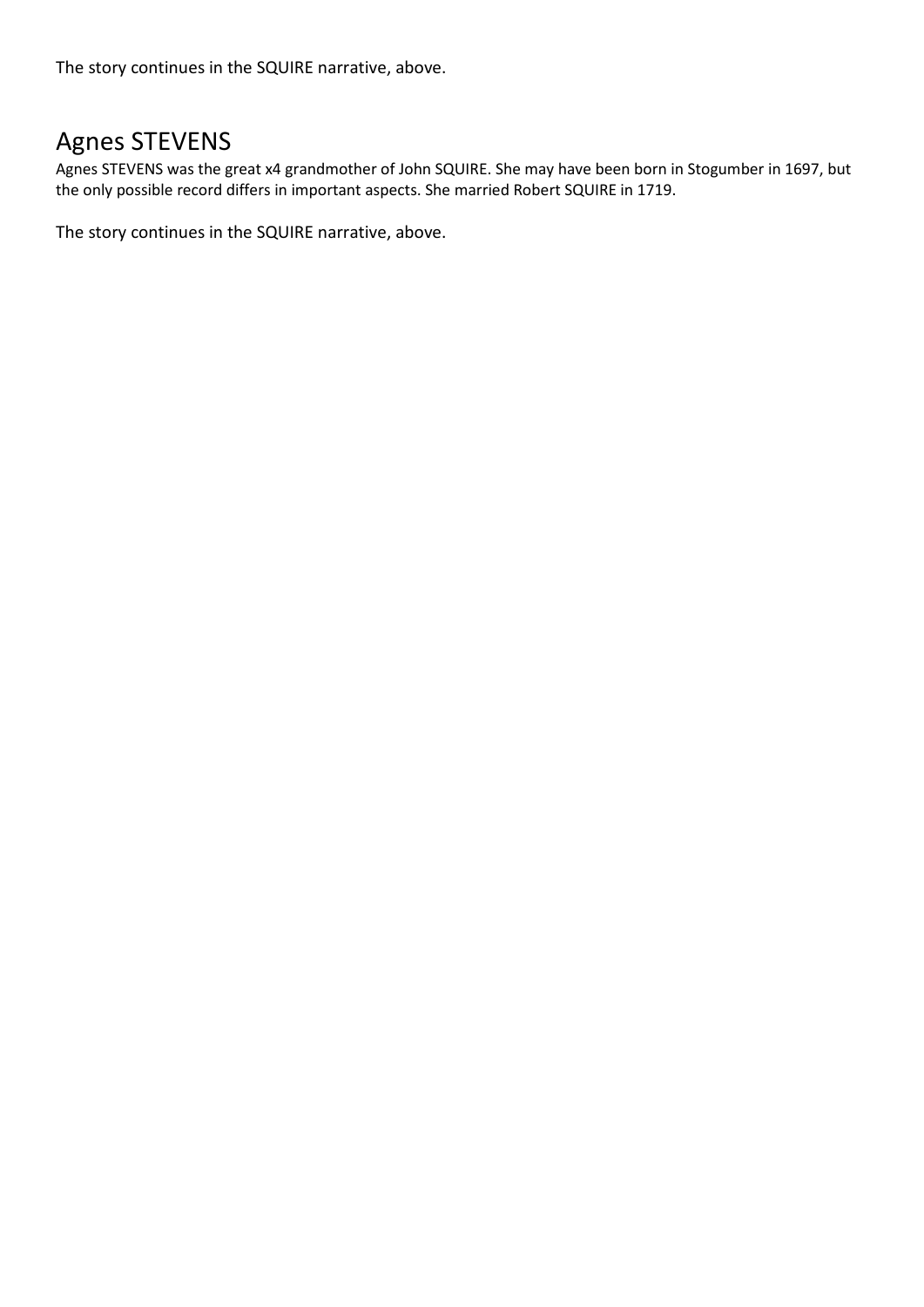# Facebook Summary

What would be needed in 1911 for John SQUIRE to leave his work in Bristol and hop on a boat to South Australia? There were certainly adverts in all the Somerset and Gloucestershire papers advertising for tradesmen, servants and labourers to come to South Australia for guaranteed work. John was a qualified wheelwright, and it seemed that he arrived in Adelaide, and went at once to Port Wakefield to work for the South Australian railways. Three years later, his girlfriend, Ethel GILL, followed, and they married the day she arrived in Adelaide. Ethel was a first cousin to John, so is that why they came to live half way around the world? John and Ethel never returned to Somerset to see their family, but they did make a satisfying life for themselves here.

John's parents were Isaac SQUIRE and Emily GILL. They married in 1877, and John grew up near Dunster, Somerset, in England.

John's grandparents were Isaac SQUIRE and Mary REDWOOD. They married in 1838, in Wiveliscombe, Somerset, where Isaac jnr grew up.

John's great grandparents were John SQUIRE and Elizabeth SCADDING. They married in the village of Clyst St Lawrence, Devon, just over the border from Somerset. Isaac snr would have grown up mostly in Wiveliscombe.

John's great x2 grandparents were Robert SQUIRE and Mary CHAVE. They were married in 1773, in Uplowman, Devon. Their son John would have spent his early life in Uplowman.

John's great x3 grandparents were Symon SQUIRE and Ann SALTER. They married in 1751, in Tiverton, Devon, but would have lived most of their adult life in Uplowman, where son Robert grew up.

John's great x4 grandparents were Robert SQUIRE and Agnes STEVENS. They were married in Uplowman Devon, in 1719. Their son Symon would have spent almost all his life there.

John's great x5 grandparents were Robert and Grace SQUIRE, but this is where the on-line records stop. We can be confident it would have been in or close to Uplowman Devon.

Over some 200 years, the SQUIRE family moved from around Tiverton, in northeast Devon, to towns close to Minehead and Dunster, on the coast of the Bristol channel in Somerset, a distance of only around 20 miles. One hundred years ago, John SQUIRE relocated to Adelaide, South Australia, where our relatively small family (numerically) still lives. The full narrative of the SQUIRE family can be read or downloaded as desired.

February 2020. Jan SQUIRE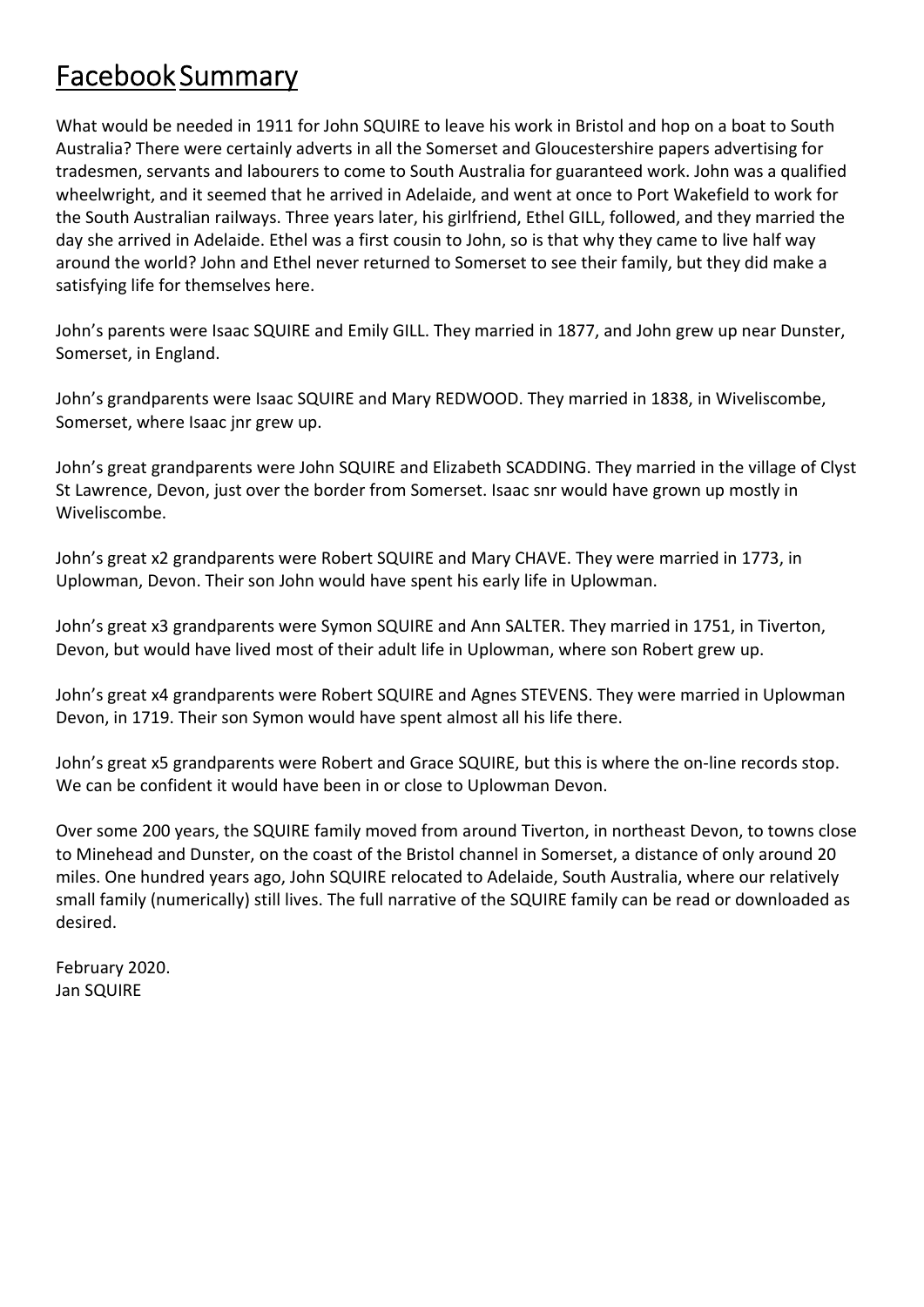

**John SQUIRE**  $\sigma$ <sup>1881</sup> - 1952 (70 years)

## **Generation: 1**

#### More detail



John SQUIRE was born on 7 Sep 1881 in Alcombe, Dunster, Somerset, England (son of Isaac SQUIRE and Emily GILL); died on 16 Jul 1952 in Stephens Avenue, Torrensville, South Australia, Australia; was buried on 19 Jul 1952 in Centennial Park Cemetery, South Australia, Australia.

John married Ethel GILL on 31 Oct 1914 in Methodist Church, Port Adelaide, South Australia, Australia. Ethel (daughter of William GILL and Sophia COX) was born on 31 Oct 1884 in Bedminster, Somerset, England; died on 6 Apr 1943 in Stephens Avenue, Torrensville, South Australia, Australia; was buried on 9 Apr 1943 in Centennial Park Cemetery, South Australia, Australia. [Group Sheet]

Children:

i. Kenneth John SQUIRE was born on 15 May 1917 in Hamley Bridge, SA, Australia; was christened on 1 Jul 1917 in Port Wakefield, South Australia, Australia; died on 9 Apr 1984 in Glengowrie, South Australia, Australia; was buried on 12 Apr 1984 in Centennial Park Cemetery, South Australia, Australia.

### **Generation: 2**



Isaac SQUIRE was born on 02 Dec 1846 in Wiveliscombe, Somerset, England; was christened on 25 Dec 1846 in Wiveliscombe, Somerset, England (son of Isaac SQUIRE and Mary REDWOOD); died on 22 Dec 1924 in Alcombe, Dunster, Somerset, England.

Isaac married Emily GILL on 08 Aug 1877 in Exton, Somerset, England. Emily (daughter of James GILL and Mary CRAZE) was born on 15 Apr 1851; was christened on 21 Apr 1851 in Alcombe, Dunster, Somerset, England ; died on 15 Feb 1939 in Lynmouth, Devon, England, [Group Sheet]

3

Emily GILL was born on 15 Apr 1851; was christened on 21 Apr 1851 in Alcombe, Dunster, Somerset, England (daughter of James GILL and Mary CRAZE); died on 15 Feb 1939 in Lynmouth, Devon, England. Children:

- i. William SQUIRE was born on 09 Jun 1878 in Hemyock, Devon, England; died on 14 Apr 1936 in Aldershot, Hampshire, England.
- ii. Mary SQUIRE was born on 29 Jul 1879 in Hemyock, Devon, England.
- iii. 1. John SQUIRE was born on 7 Sep 1881 in Alcombe, Dunster, Somerset, England ; died on 16 Jul 1952 in Stephens Avenue, Torrensville, South Australia, Australia; was buried on 19 Jul 1952 in Centennial Park Cemetery, South Australia, Australia.
- iv. Annie SQUIRE was born on 25 Jul 1884 in Hemyock, Devon, England.
- v. Lottie SQUIRE was born on 12 May 1886 in Lynmouth, Devon, England; died on 05 Aug 1968 in Lynmouth, Devon, England.
- vi. Charlie SMITH was born in 1895 in Alcombe, Dunster, Somerset, England.

## **Generation: 3**

4. Isaac SQUIRE was born in 1815 in Upton, Somerset, England; was christened on 2 Nov 1815 in Upton, Somerset, England (son of John SQUIRE and Elizabeth SCADDING); died in 1892 in Wiveliscombe, Somerset, England.

Isaac married Mary REDWOOD on 3 Mar 1838 in Wiveliscombe, Somerset, England. Mary (daughter of John REDWOOD and Anne COLLARD) was born in 1807 in Hockworthy, Devon, England; was christened on 25 Dec 1807 in Hockworthy, Devon, England; died on 19 Mar 1853 in Whitefield, Wiveliscombe, Somerset, England; was buried on 20 Mar 1853 in Wiveliscombe, Somerset, England. [Group Sheet]

- 5. Mary REDWOOD was born in 1807 in Hockworthy, Devon, England; was christened on 25 Dec 1807 in Hockworthy, Devon, England (daughter of John REDWOOD and Anne COLLARD); died on 19 Mar 1853 in Whitefield, Wiveliscombe, Somerset, England; was buried on 20 Mar 1853 in Wiveliscombe, Somerset, England. Children:
	- i. John SQUIRE was born in 1838 in Wiveliscombe, Somerset, England; was christened on 13 May 1838 in Wiveliscombe, Somerset, England.
	- ii. Betsey SQUIRE was born in 1842 in Wiveliscombe, Somerset, England; was christened on 6 Mar 1842 in Wiveliscombe, Somerset, England.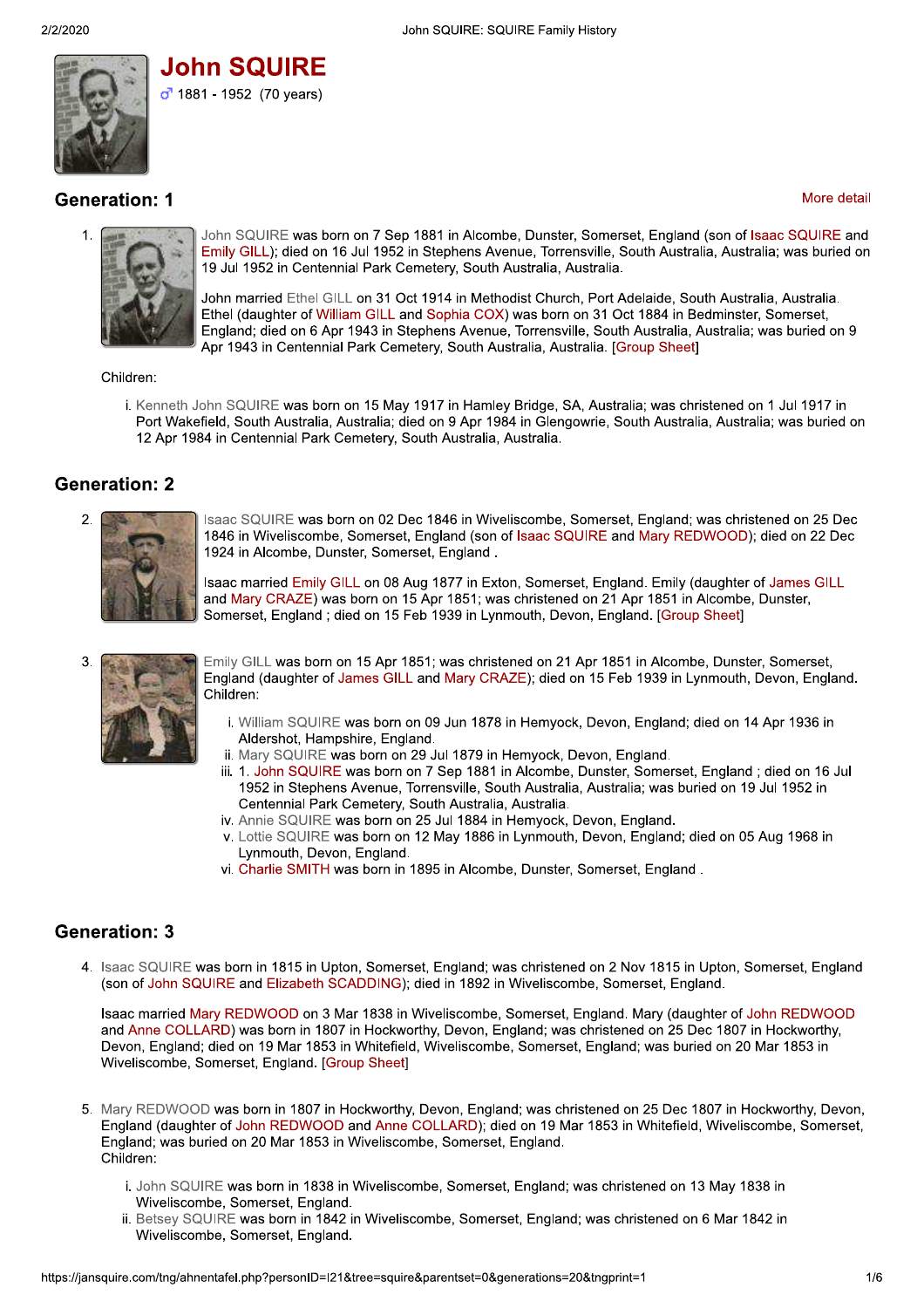- iii. Marv SQUIRE was born in 1844 in Wiveliscombe, Somerset, England; was christened on 17 Nov 1844 in Wiveliscombe, Somerset, England; died on 23 Sep 1848 in Wiveliscombe, Somerset, England; was buried on 24 Sep 1848 in Wiveliscombe, Somerset, England.
- iv. 2. Isaac SQUIRE was born on 02 Dec 1846 in Wiveliscombe, Somerset, England; was christened on 25 Dec 1846 in Wiveliscombe, Somerset, England; died on 22 Dec 1924 in Alcombe, Dunster, Somerset, England.
- v. Mary Anna SQUIRE was born on 16 May 1850 in Wiveliscombe, Somerset, England; was christened on 16 Jun 1850 in Wiveliscombe, Somerset, England.
- vi. William SQUIRE was born in 1853 in Wiveliscombe, Somerset, England; was christened on 10 Apr 1853 in Whitefield, Wiveliscombe, Somerset, England.
- 6. James GILL was born on 5 Dec 1811 in Dunster, Somerset, England; was christened on 29 Dec 1812 in Dunster, Somerset, England (son of William GILL and Mary WATTS); died in 1897 in Dunster, Somerset, England.

James married Mary CRAZE on 11 Jul 1835 in Dunster, Somerset, England. Mary (daughter of Robert CRAZE and Jane HAWKINS) was born on 10 Apr 1814 in Dunster, Somerset, England; died on 30 Aug 1886 in Alcombe, Dunster, Somerset, England . [Group Sheet]

- 7. Mary CRAZE was born on 10 Apr 1814 in Dunster, Somerset, England (daughter of Robert CRAZE and Jane HAWKINS); died on 30 Aug 1886 in Alcombe, Dunster, Somerset, England. Children:
	- i. Charlotte GILL was born on 23 Jun 1838 in Dunster, Somerset, England.
	- ii. Ann GILL was born on 08 Dec 1841 in Dunster, Somerset, England.
	- iii. Elizabeth GILL was born on 02 Jan 1843 in Dunster, Somerset, England.
	- iv. William GILL was born on 16 Nov 1845 in Dunster, Somerset, England; died on 31 Oct 1914.
	- v. Mary Jane GILL was born on 19 Oct 1848 in Dunster, Somerset, England.
	- vi. 3. Emily GILL was born on 15 Apr 1851; was christened on 21 Apr 1851 in Alcombe, Dunster, Somerset, England; died on 15 Feb 1939 in Lynmouth, Devon, England.
	- vii. John GILL was born on 04 Jan 1854 in Dunster, Somerset, England.
	- viii. Ann GILL was born on 08 Dec 1855 in Dunster, Somerset, England.

#### **Generation: 4**

8. John SQUIRE was born on 10 Jun 1773 in Uplowman, Devon, England; was christened on 25 May 1774 in Uplowman, Devon, England (son of Robert SQUIRE and Mary CHAVE); died on 2 Apr 1853 in Wiveliscombe, Somerset, England; was buried on 3 Apr 1853 in Wiveliscombe, Somerset, England.

John married Elizabeth SCADDING on 19 Jul 1801 in Clyst St Lawrence, Devon, England. Elizabeth (daughter of John SCADDING and Mary ?) was born in 1779 in Farway, Devon, England; was christened on 12 Sep 1779 in Farway, Devon, England; died on 3 Aug 1857 in Wiveliscombe, Somerset, England; was buried on 4 Aug 1857 in Wiveliscombe, Somerset, England, [Group Sheet]

- 9. Elizabeth SCADDING was born in 1779 in Farway, Devon, England; was christened on 12 Sep 1779 in Farway, Devon, England (daughter of John SCADDING and Mary ?); died on 3 Aug 1857 in Wiveliscombe, Somerset, England; was buried on 4 Aug 1857 in Wiveliscombe, Somerset, England. Children:
	- i. Richard SQUIRE was born in 1814 in Wiveliscombe, Somerset, England.
	- ii. 4. Isaac SQUIRE was born in 1815 in Upton. Somerset. England: was christened on 2 Nov 1815 in Upton. Somerset. England: died in 1892 in Wiveliscombe, Somerset, England.
- 10. John REDWOOD was born in 1779 in Butterleigh, Devon, England; was christened on 7 Feb 1779 in Butterleigh, Devon, England (son of Robert REDWOOD and Mary ?).

John married Anne COLLARD on 11 Apr 1804 in Huntsham, Devon, England. [Group Sheet]

#### 11. Anne COLLARD Children:

- i. James REDWOOD was born in 1806 in Huntsham, Devon, England; was christened on 16 Nov 1806 in Huntsham, Devon, England.
- ii. 5. Mary REDWOOD was born in 1807 in Hockworthy, Devon, England; was christened on 25 Dec 1807 in Hockworthy, Devon, England; died on 19 Mar 1853 in Whitefield, Wiveliscombe, Somerset, England; was buried on 20 Mar 1853 in Wiveliscombe, Somerset, England.
- iii. Ann REDWOOD was born in 1816 in Hockworthy, Devon, England; was christened on 4 Feb 1816 in Hockworthy, Devon, England.
- 12. William GILL was born on 20 Oct 1781 in Selworthy, Somerset, England; was christened on 28 Oct 1781 in Dunster, Somerset, England (son of John GILL and Joan HAWKES); died on 23 Apr 1842 in Alcombe, Somerset, England; was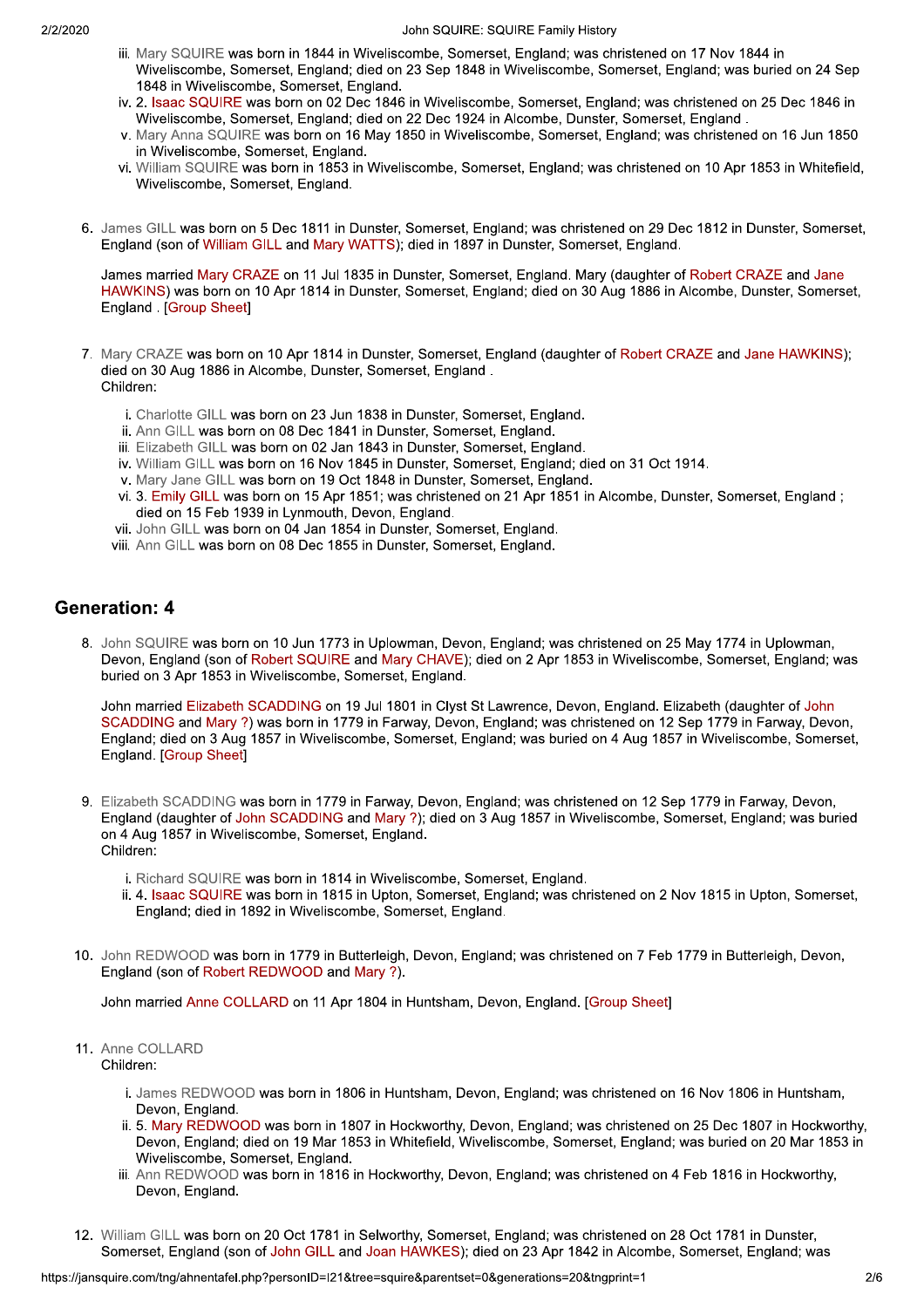buried on 24 Apr 1842 in Dunster, Somerset, England.

William married Mary WATTS on 14 Apr 1805 in Dunster, Somerset, England, Mary (daughter of Thomas WATTS and Margaret SKINNER) was born in 1773 in Dunster, Somerset, England; was christened on 23 May 1773 in Dunster, Somerset, England. [Group Sheet]

- 13. Mary WATTS was born in 1773 in Dunster, Somerset, England; was christened on 23 May 1773 in Dunster, Somerset, England (daughter of Thomas WATTS and Margaret SKINNER). Children:
	- i. Eliza GILL was born in 1806 in Alcombe, Somerset, England; was christened on 18 Mar 1806 in Dunster, Somerset, England.
	- ii. Charlotte GILL was born in 1808 in Alcombe, Somerset, England; was christened on 31 Jan 1808 in Dunster, Somerset, England.
	- iii. James GILL was born on 10 Feb 1810 in Alcombe, Somerset, England; was christened on 10 Feb 1810 in Dunster, Somerset, England; died on 23 Feb 1810 in Alcombe, Somerset, England; was buried on 24 Feb 1810 in Dunster, Somerset, England.
	- iv. Samuel GILL was born on 10 Feb 1810 in Alcombe, Somerset, England; was christened on 17 Feb 1810 in Dunster, Somerset, England.
	- v. 6. James GILL was born on 5 Dec 1811 in Dunster, Somerset, England; was christened on 29 Dec 1812 in Dunster, Somerset, England; died in 1897 in Dunster, Somerset, England.
	- vi. William GILL was born on 5 Dec 1811 in Alcombe, Somerset, England; was christened on 29 Dec 1812 in Dunster, Somerset, England.
	- vii. Ann GILL was born in 1815 in Alcombe, Somerset, England; was christened on 16 Apr 1815 in Dunster, Somerset, England.
	- viii. John GILL was born in 1817 in Alcombe, Somerset, England; was christened on 13 Jul 1817 in Dunster, Somerset, England.
- 14. Robert CRAZE was born in 1777 in Dunster, Somerset, England; was christened on 29 Mar 1777 in Dunster, Somerset, England.

Robert married Jane HAWKINS on 18 Apr 1808 in Dunster, Somerset, England. Jane was born in 1789 in Dunster, Somerset, England. [Group Sheet]

- 15. Jane HAWKINS was born in 1789 in Dunster, Somerset, England. Children:
	- i. Elizabeth CRAZE was born on 16 Jun 1809 in Dunster, Somerset, England; was christened on 2 Jul 1809 in Dunster, Somerset, England.
	- ii. Fanny CRAZE was born on 5 Apr 1811 in Dunster, Somerset, England; was christened on 6 May 1811 in Dunster, Somerset, England.
	- iii. 7. Mary CRAZE was born on 10 Apr 1814 in Dunster, Somerset, England; died on 30 Aug 1886 in Alcombe, Dunster, Somerset, England.
	- iv. William CRAZE was born in 1817 in Dunster, Somerset, England; was christened on 23 Feb 1817 in Dunster, Somerset, England.
	- v. Ann CRAZE was born in 1819 in Dunster, Somerset, England; was christened on 1 Jan 1820 in Dunster, Somerset, England.
	- vi. John CRAZE was born in 1822 in Dunster, Somerset, England; was christened on 9 Jun 1822 in Dunster, Somerset, England.
	- vii. James CRAZE was born in 1824 in Dunster, Somerset, England; was christened on 17 Oct 1824 in Dunster, Somerset, England.

### **Generation: 5**

16. Robert SQUIRE was born on 30 Jun 1751 in Uplowman, Devon, England; was christened on 14 Jul 1751 in Uplowman, Devon, England (son of Symon SQUIRE and Ann SALTER); died on 15 Nov 1816 in Uplowman, Devon, England; was buried on 16 Nov 1816 in Uplowman, Devon, England.

Robert married Mary CHAVE on 20 Feb 1773 in Uplowman, Devon, England, Mary (daughter of Samuel CHAVE and Ann PODGER) was born on 25 Jan 1752 in Uplowman, Devon, England. [Group Sheet]

- 17. Mary CHAVE was born on 25 Jan 1752 in Uplowman, Devon, England (daughter of Samuel CHAVE and Ann PODGER). Children:
	- i. 8. John SQUIRE was born on 10 Jun 1773 in Uplowman, Devon, England; was christened on 25 May 1774 in Uplowman, Devon, England; died on 2 Apr 1853 in Wiveliscombe, Somerset, England; was buried on 3 Apr 1853 in Wiveliscombe, Somerset, England.
	- ii. Anne SQUIRE was born on 23 Jun 1775 in Uplowman, Devon, England; was christened on 16 Jul 1775 in Uplowman, Devon, England.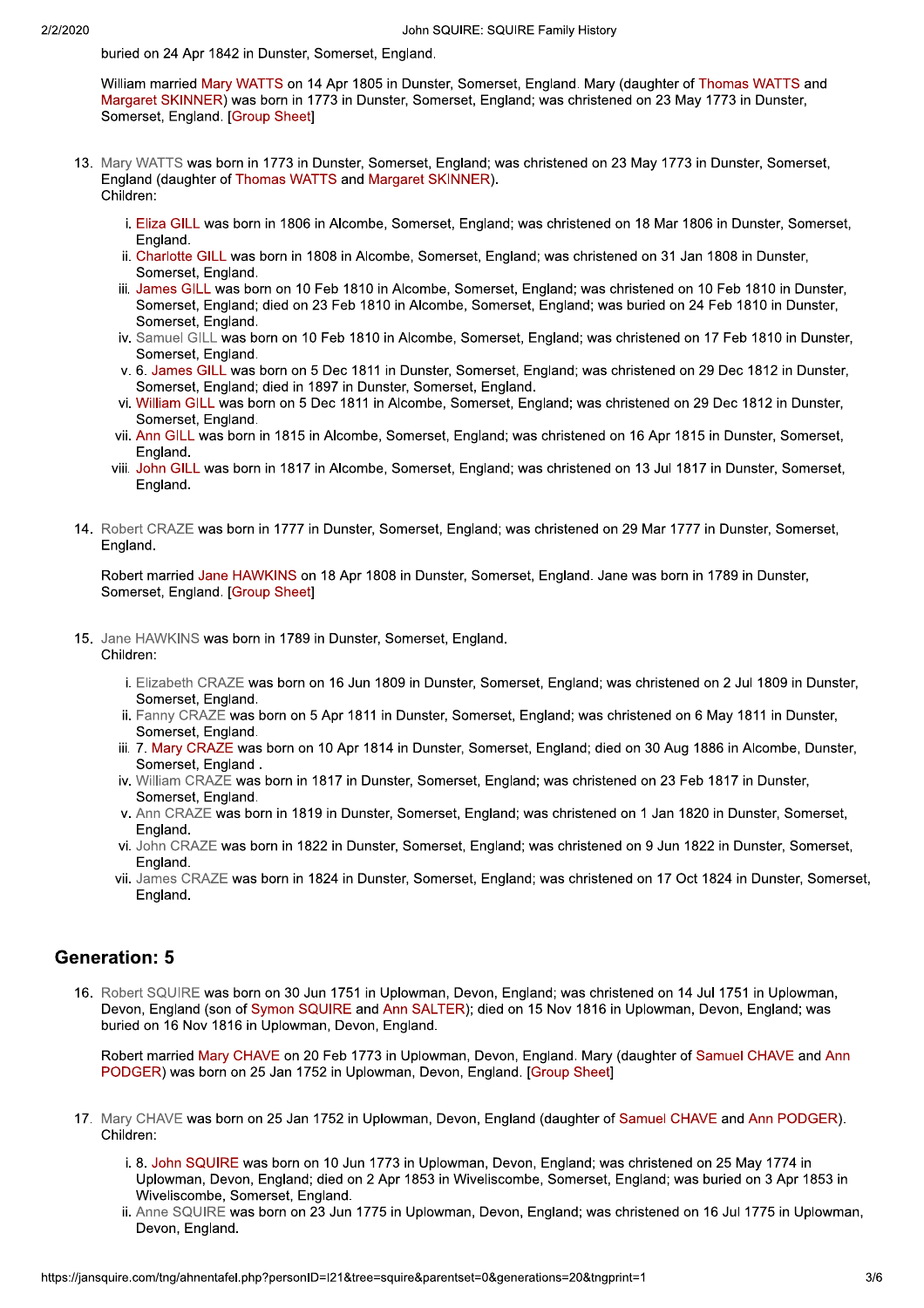#### John SQUIRE: SQUIRE Family History

- iii. Mary SQUIRE was born on 11 Oct 1778 in Uplowman, Devon, England; was christened on 26 May 1779 in Uplowman, Devon, England.
- iv. Susannah SQUIRE was born on 9 May 1780 in Uplowman, Devon, England; was christened on 5 Jan 1781 in Uplowman, Devon, England.
- v. Johanna SQUIRE was born on 26 Mar 1782 in Uplowman, Devon, England; was christened on 14 Jul 1782 in Uplowman, Devon, England.
- vi. Elizabeth SQUIRE was born on 13 Jan 1787 in Uplowman, Devon, England; was christened on 2 Mar 1787 in Uplowman, Devon, England.
- vii. Robert SQUIRE was born on 13 Jan 1787 in Uplowman. Devon. England: was christened on 2 Mar 1787 in Uplowman, Devon, England.
- viii. Samuel SQUIRE was born on 15 Mar 1790 in Uplowman, Devon, England; was christened on 5 Jan 1791 in Uplowman, Devon, England,

#### 18. John SCADDING

John married Mary ?. [Group Sheet]

**19.** Mary ?

Children:

- i. 9. Elizabeth SCADDING was born in 1779 in Farway, Devon, England; was christened on 12 Sep 1779 in Farway, Devon, England; died on 3 Aug 1857 in Wiveliscombe, Somerset, England; was buried on 4 Aug 1857 in Wiveliscombe, Somerset, England.
- 20. Robert REDWOOD

Robert married Mary ?. [Group Sheet]

21. Mary ?

Children:

- i. 10. John REDWOOD was born in 1779 in Butterleigh, Devon, England; was christened on 7 Feb 1779 in Butterleigh, Devon, England.
- 24. John GILL

John married Joan HAWKES on 17 Jan 1779 in Exton, Somerset, England. [Group Sheet]

#### 25. Joan HAWKES

Children:

- i. Thomas GILL was born in 1779 in Exton, Somerset, England; was christened on 7 Nov 1779 in Exton, Somerset, England.
- ii. 12. William GILL was born on 20 Oct 1781 in Selworthy, Somerset, England; was christened on 28 Oct 1781 in Dunster, Somerset, England; died on 23 Apr 1842 in Alcombe, Somerset, England; was buried on 24 Apr 1842 in Dunster, Somerset, England.
- iii. John GILL was born in 1784 in Minehead, Somerset, England; was christened on 23 May 1784 in Dunster, Somerset, England.

#### 26. Thomas WATTS

Thomas married Margaret SKINNER on 14 Dec 1758 in Dunster, Somerset, England, [Group Sheet]

### 27. Margaret SKINNER

Children:

i. 13. Mary WATTS was born in 1773 in Dunster, Somerset, England; was christened on 23 May 1773 in Dunster, Somerset, England.

#### **Generation: 6**

32. Symon SQUIRE was born in 1721 in Uplowman, Devon, England; was christened on 20 Jul 1721 in Uplowman, Devon, England (son of Robert SQUIRE and Agnes STEVENS); died on 17 Feb 1795 in Uplowman, Devon, England; was buried on 18 Feb 1795 in Uplowman, Devon, England.

Symon married Ann SALTER on 28 Apr 1751 in Tiverton, Devon, England. Ann died on 18 Feb 1761 in Uplowman, Devon, England; was buried on 19 Feb 1761 in Uplowman, Devon, England. [Group Sheet]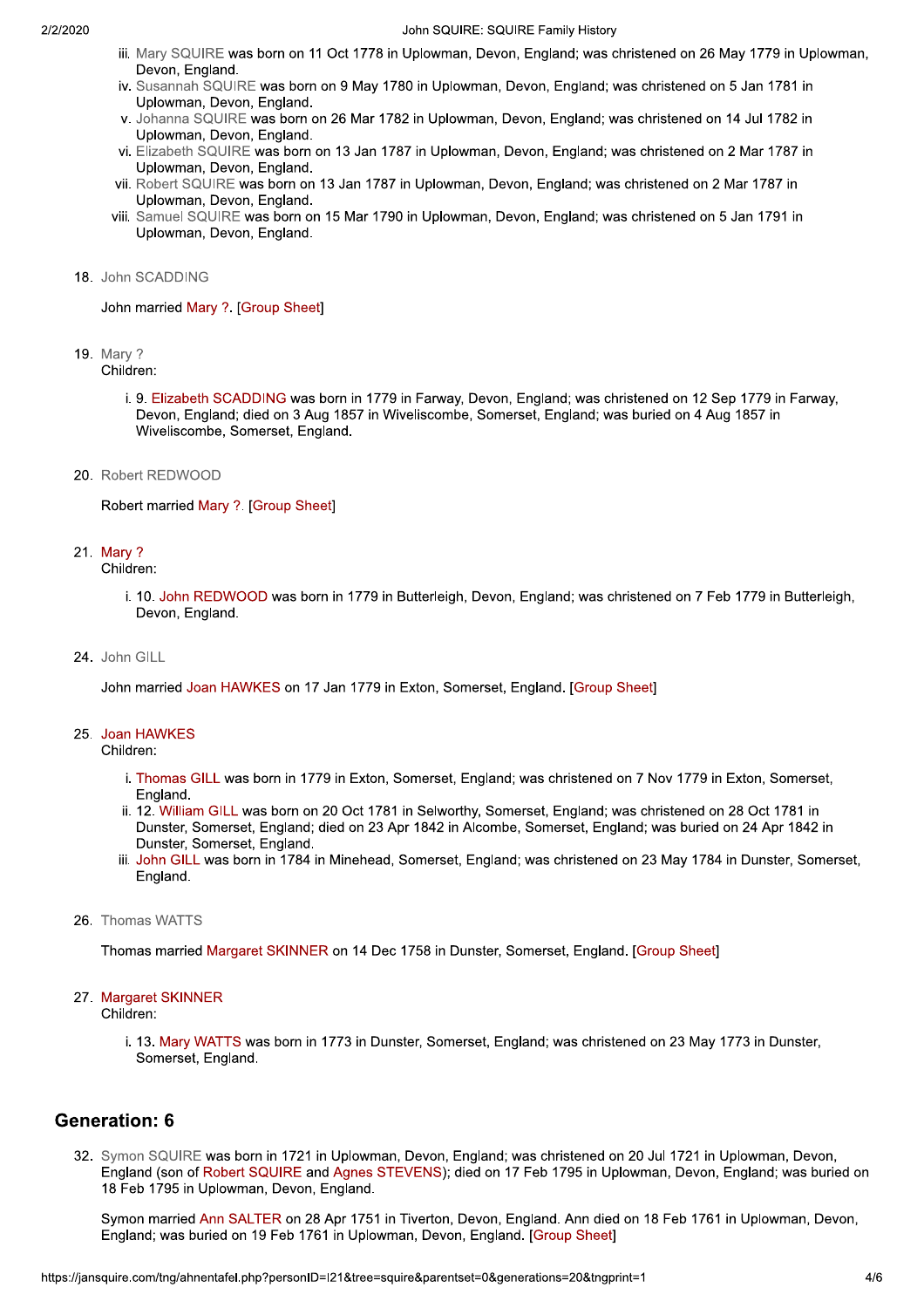- 33. Ann SALTER died on 18 Feb 1761 in Uplowman, Devon, England: was buried on 19 Feb 1761 in Uplowman, Devon, England. Children<sup>-</sup>
- i. 16. Robert SQUIRE was born on  $30$ , John SQUIRE: SQUIRE F<br>
eb 1761 in Uplowman, Devon, England; was<br>
was born on 30 Jun 1751 in Uplowman, Devo<br>
England; died on 15 Nov 1816 in Uplowman, I<br>
England.<br>
in 1715 in Uplowman, Devon, England; was c<br>
WE and Elizabet John SQUIRE: SQU<br>
LTER died on 18 Feb 1761 in Uplowman, Devon, England;<br>
d.<br>
6. Robert SQUIRE was born on 30 Jun 1751 in Uplowman, I<br>
plowman, Devon, England; died on 15 Nov 1816 in Uplowm<br>
plowman, Devon, England.<br>
I CHAV Uplowman, Devon, England; died on 15 Nov 1816 in Uplowman, Devon, England; was buried on 16 Nov 1816 in Uplowman, Devon, England. Spowman, Devon, England, was banca on 15 F of Trot in optomian, Devon,<br>1251 in John 1751 in Uplowman, Devon, England; was christened on 14 Jul 1751 in<br>10 n 15 Nov 1816 in Uplowman, Devon, England; was buried on 16 Nov 1816
- John SQUIRE: SQUIRE Family History<br>SALTER died on 18 Feb 1761 in Uplowman, Devon, England; was buried on 19 Feb 1761 in Uplowman, Devon,<br>16. Robert SQUIRE was born on 30 Jun 1751 in Uplowman, Devon, England; was christened 12 Determined on the Castle Trochin optermine, because the children:<br>
1. 16. Robert SQUIRE was born on 30 Jun 1751 in Uplowman, Devon, England; died on 15 Nov 1816<br>
12 Uplowman, Devon, England.<br>
134. Samuel CHAVE was born 34. Samuel CHAVE was born in 1715 in Uplowman, Devon, England; was christened on 2 Feb 1715 in Uplowman, Devon, England (son of John CHAVE and Elizabeth CULME); died on 31 Oct 1773 in Uplowman, Devon, England; was buried on 1 Nov 1773 in Uplowman. Devon. England. 34. Samuel CHAVE was born in 1715 in Uplo<br>
England (son of John CHAVE and Elizab<br>
Nov 1773 in Uplowman, Devon, England.<br>
Samuel married Ann PODGER on 30 Jur<br>
35. Ann PODGER<br>
Children:<br>
i. Ann CHAVE was born in 1749 in Ur<br>

Samuel married Ann PODGER on 30 Jun 1748 in Uplowman, Devon, England, [Group Sheet]

- plowman, Devon, England; was christened on 22 Feb 1749 in Uplowman, Devon,
- 
- muel married Ann PODGER on 30 Jun 1748 in Uplowman, Devon<br>
1 PODGER<br>
Idren:<br>
i. Ann CHAVE was born in 1749 in Uplowman, Devon, England; v<br>
England.<br>
ii. 17. Mary CHAVE was born on 25 Jan 1752 in Uplowman, Devon, E<br>
lii. Jo In PODGER<br>
ildren:<br>
i. Ann CHAVE was born in 1749 in Uplowman, Devon, England; was christene<br>
England.<br>
ii. 17. Mary CHAVE was born on 25 Jan 1752 in Uplowman, Devon, England.<br>
iii. John CHAVE was born on 27 Jan 1754 in Up 12 - Premium, 2004, 2004, 2004, 2004, 2004, 2004, 2016, 2016, 2016, 2016, 2016, 2016, 2016, 2016, 2016, 2016, 2016, 2016, 2016, 2016, 2016, 2016, 2016, 2016, 2016, 2016, 2016, 2016, 2016, 2016, 2016, 2016, 2016, 2016, 2016 iii. John CHAVE was born on 27 Jan 1754 in Uplowman, Devon, England; was christened on 21 Feb 1754 in Uplowman, n PODGER<br>
ildren:<br>
i. Ann CHAVE was born in 1749 in Uplowman, Devon, England<br>
England.<br>
ii. 17. Mary CHAVE was born on 25 Jan 1752 in Uplowman, Devon,<br>
Devon, England.<br>
iv. Philip CHAVE was born on 23 Jun 1754 in Uplowman, Devon, England; was christened on 22 Feb 1749 in Uplowman, Devon,<br>n Uplowman, Devon, England.<br>plowman, Devon, England; was christened on 21 Feb 1754 in Uplowman,<br>plowman, Devon, England; was christened on 22 Aug 1755 in Up i. Ann CHAVE was born in 1749 in Uplowman, Devon, England; was christened on 22 Feb 1749 in Uplowman, Devon, England.<br>
ii. 17. Mary CHAVE was born on 25 Jan 1752 in Uplowman, Devon, England.<br>
ii. 17. Mary CHAVE was born on wman, Devon, England; was christened on 22 Feb 1749 in Uplowman, Devon,<br>1752 in Uplowman, Devon, England.<br>4 in Uplowman, Devon, England; was christened on 21 Feb 1754 in Uplowman<br>5 in Uplowman, Devon, England; was christen 1752 in Uplowman, Devon, England.<br>4 in Uplowman, Devon, England; was christened on 21 Feb 1754 in Uplowmar<br>5 in Uplowman, Devon, England; was christened on 22 Aug 1755 in Uplowma<br>plowman, Devon, England; was christened on
- 
- v. Samuel CHAVE was born in 1757 in Uplowman, Devon, England; was christened on 4 Aug 1757 in Uplowman, Devon,
- vi. Edward CHAVE was born in 1759 in Uplowman, Devon, England; was christened on 8 Jun 1759 in Uplowman, Devon, blowman, Devon, England; was christened on 4 Aug 1757 in Uplowman, Devon,<br>blowman, Devon, England; was christened on 8 Jun 1759 in Uplowman, Devon,<br>Uplowman, Devon, England; was christened on 11 Dec 1760 in Uplowman,<br>blowm
- vii. Susannah CHAVE was born in 1760 in Uplowman, Devon, England: was christened on 11 Dec 1760 in Uplowman, Devon, England.
- viii. Richard CHAVE was born in 1763 in Uplowman. Devon. England: was christened on 10 Jun 1763 in Ur
- England.<br>
ii. 17. Mary CHAVE was born on 25 Jan 1752 in Uplowm<br>
iii. John CHAVE was born on 27 Jan 1754 in Uplowman,<br>
Devon, England.<br>
iv. Philip CHAVE was born on 23 Jun 1755 in Uplowman,<br>
Devon, England.<br>
v. Samuel CHAVE v. Samuel CHAVE was born in 1757 in Uplowman, Devon, England; was christened on 4 Aug 1757 in Uplowman, Devon, England, England, Was christened on 8 Jun 1759 in Uplowman, Devon, Eighard.<br>
Edward CHAVE was born in 1769 in U ix. Thomas CHAVE was born in 1765 in Uplowman, Devon, England; was christened on 27 Nov 1765 in Uplowman,

## **Generation: 7**

64. Robert SQUIRE was born on 2 Jan 1690 in Cadeleigh. Devon. England (son of Robert SQUIRE and Grace ?).

Robert married Agnes STEVENS on 11 Jun 1719 in Uplowman, Devon, England, Agnes was born in 1697 in Stogumber, Somerset, England; was christened on 23 Jul 1697 in Stogumber, Somerset, England. [Group Sheet]

- 
- Generation: 7<br>
64. Robert SQUIRE was born on 2 Jan 1690 in Cadeleigh, Devon, England (son of Robert SQUIRE and Grace ?).<br>
Robert married Agnes STEVENS on 11 Jun 1719 in Uplowman, Devon, England. Agnes was born in 1697 in S IRE was born in 1721 in Uplowman, Devon, England; was christened on 20 Jul 1721 in Up rrset, England; was christened on 23 Jul 1697 in Stogumber, Somerset, England. [Group Sheet]<br>
12 STEVENS was born in 1697 in Stogumber, Somerset, England; was christened on 23 Jul 1697 in Stogumber,<br>
13 STEVENS was born in 97 in Stogumber, Somerset, England. [Group Sheet]<br>Pr., Somerset, England; was christened on 23 Jul 1697 in Stogumber,<br>plowman, Devon, England; was christened on 20 Jul 1721 in Uplowman,<br>plowman, Devon, England; was buried Devon, England: died on 17 Feb 1795 in Uplowman, Devon, England; was buried on 18 Feb 1795 in Uplowman, Devon, England. in Uplowman, Devon, England; was christened on 20 Jul 1721 in Uplo<br>in Uplowman, Devon, England; was buried on 18 Feb 1795 in Uplowm<br>Iowman, Devon, England; was christened on 28 Nov 1723 in Uplowma<br>plowman, Devon, England;
	- ii, Mary SQUIRE was born in 1723 in Uplowman, Devon, England; was christened on 28 Nov 1723 in Uplowman, Devon, England.
	- iii. Ann SQUIRE was born in 1731 in Uplowman. Devon. England: was christened on 17 Dec 1731 in Uplowman. Devon.
	- iv. Agnes SQUIRE was born in 1734 in Uplowman. Devon. England: was christened on 15 Nov 1734 in Uplowman. Devon, England.
	- 68. John CHAVE was born in 1677 in Uplowman. Devon. England: was christened on 16 Sep 1677 in Uplowman. Devon. England.

John married Elizabeth CULME on 14 Oct 1703 in Uplowman, Devon, England, [Group Sheet]

- 69. Elizabeth CULME Children:
	- was christened on 7 Nov 1704 in Uplowman,<br>I; was christened on 23 Jun 1706 in<br>&tngprint=1 5/6 i. Philip CHAVE was born on 21 Oct 1704 in Uplowman. Devon. England: was christened on 7 Nov 1704 in Uplowman. Devon, England.
	- ii. William CHAVE was born on 20 Jun 1706 in Uplowman. Devon. England: was christened on 23 Jun 1706 in Uplowman, Devon, England,